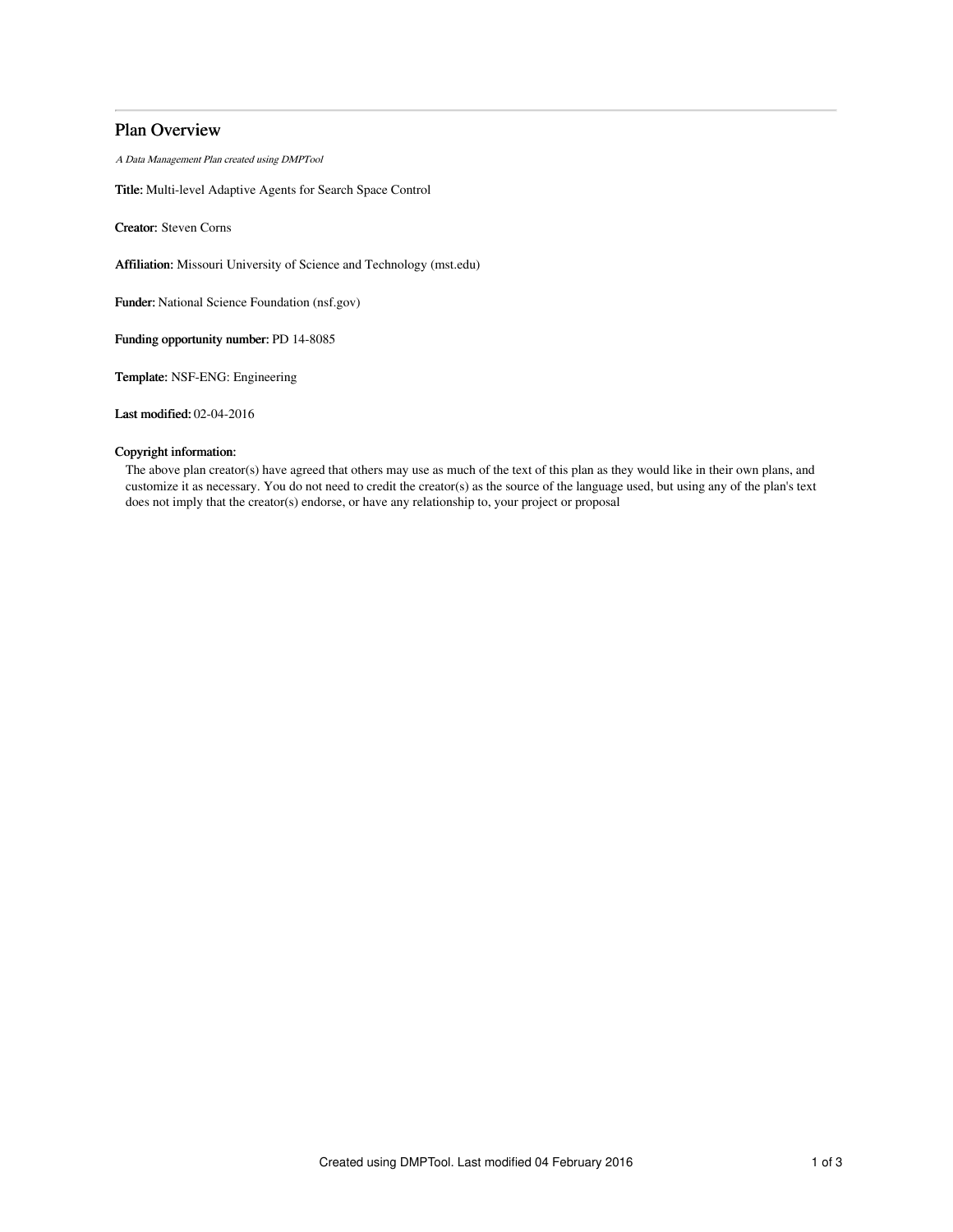## Roles and responsibilities

#### The Data Management Plan should outline the rights and obligations of all parties as to their roles and responsibilities in the management and retention of research data. It must also consider changes to roles and responsibilities that will occur should a principal investigator or co-PI leave the institution.

The focus of this project will be on examining how the extensive amounts of information necessary for system optimization can be combined to meet a large number of system objectives. Several evolutionary algorithms using diversity control techniques will be used to create multiple solutions for sub-systems. These sub-systems will be combined using an agent-based management system that rank the candidates provided from the evolutionary algorithms on how well they integrate with solutions provided by the other evolutionary algorithms. Various machine learning techniques will be applied to the agents to determine how to best mediate the solution. Just as different algorithms perform better in certain classes of problems, it is proposed that different agents can mediate conflicting objectives better than others. A final step of this work is to develop an initial taxonomy of these agents to provide guidance on how to approach different many-objective problems. Data will be maintained and managed related to the interdisciplinary research theme of the proposal. Because this proposal only involves Missouri S&T personnel, data will be housed and managed through Missouri S&T as described below. The research is not proprietary or restricted, thus the data will be maintained in a user-friendly and accessible manner. Access will be granted via an online system; data will be available for download and use, but uploading will be restricted in order to maintain data integrity. As allowable, the site will also provide access to journal and conference papers, technical reports, and other copyrighted materials. Assessment and outreach information will be coded to ensure that sensitive data is not compromised. Actual data is not compromised. Actual data will be securely maintained offline.

It is important to ensure the current usability and long-term preservation and access to research-related data. As stated above, Missouri S&T will provide data management through Scholars' Mine for all project data. PI, Dr. Steven Corns will have primary responsibility for interfacing with Scholars' Mine.

### Expected data

The Data Management Plan should describe the types of data, samples, physical collections, software, curriculum materials, and other materials to be produced in the course of the project. It should then describe the expected types of data to be retained.

Question not answered.

## Period of data retention

The Data Management Plan should describe the period of data retention. Minimum data retention of research data is three years after conclusion of the award or three years after public release, whichever is later. Public release of data should be at the earliest reasonable time. A reasonable standard of timeliness is to make the data accessible immediately after publication, where submission for publication is also expected to be timely. Exceptions requiring longer retention periods may occur when data supports patents, when questions arise from inquiries or investigations with respect to research, or when a student is involved, requiring data to be retained a timely period after the degree is awarded. Research data that support patents should be retained for the entire term of the patent. Longer retention periods may also be necessary when data represents a large collection that is widely useful to the research community. For example, special circumstances arise from the collection and analysis of large, longitudinal data sets that may require retention for more than three years. Project data-retention and data-sharing policies should account for these needs.

Question not answered.

### Data formats and metadata

The Data Management Plan should describe the specific data formats, media, including any metadata.

Question not answered.

### Data dissemination and policies for public access, sharing and publication delays

The Data Management Plan should clearly articulate how "sharing of primary data" is to be implemented. It should describe dissemination approaches that will be used to make data available to others.Policies for public access and sharing should be described, including provisions for appropriate protection of privacy, confidentiality, security, intellectual property, or other rights or requirements. Research centers and major partnerships with industry or other user communities must also address how data are to be shared and managed with partners, center members, and other major stakeholders. Publication delay policies (if applicable) must be clearly stated. Investigators are expected to submit significant findings for publication quickly that are consistent with the publication delay obligations of key partners, such as industrial members of a research center.

Question not answered.

#### Data storage and preservation of access

The DMP should describe physical and cyber resources and facilities that will be used for the effective preservation and storage of research data. In collaborative proposals or proposals involving sub-awards, the lead PI is responsible for assuring data storage and access.